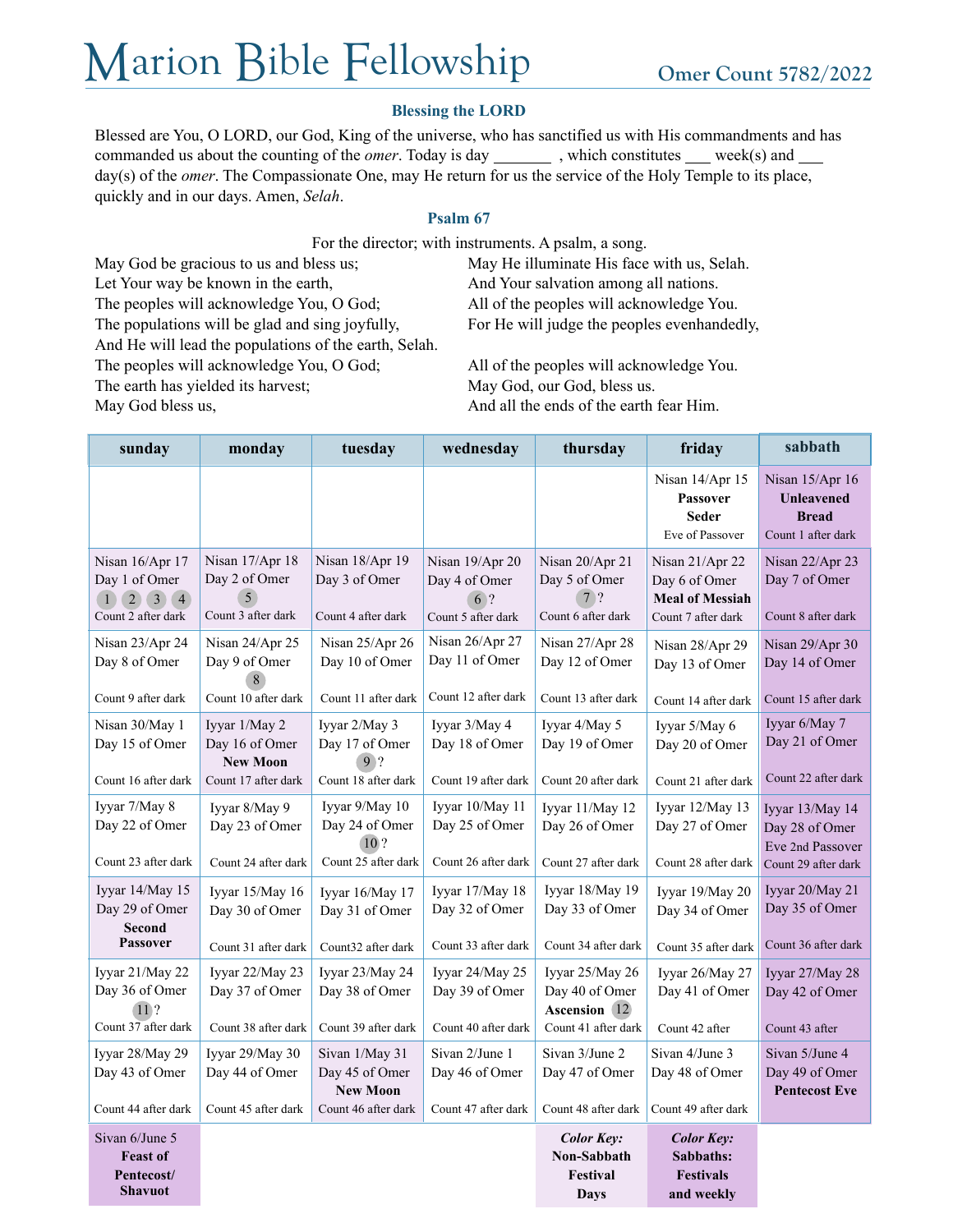## Marion Bible Fellowship —Appearances of the Risen Messiah **<sup>2</sup>**

- Appearance to Mary Magdalene near the tomb: Mark 16:9-11; John 20:11-18 1
- Appearance to the other women as they are on their way to tell the Disciples: Matthew 28:8-10 2
- Appearance to Simon Peter, date and time determined by reports after the event, Luke 24:33-35; 1 Corinthians 15:5 3
- Appearance to two on the road to Emmaus: Mark 16:12-13; Luke 24:13-32 4
- Appearance to eleven of the Twelve, excluding Thomas: Mark 16:14; Luke 24:36-43; John 20:19-25 5
- Date, time, and place unknown—Appearance to five hundred at one place: 1 Corinthians 15:6 6 ? (no details are provided, but the event may have happened while many followers of the Master were still in Jerusalem for the Feast of Unleavened Bread and had gathered to hear the testimonies of those who had seen the Risen Messiah)
- 7 ? Date, time, and place unknown—Appearance to James, His brother: 1 Corinthians 15:7 (no details are provided, but the event may have happened during the Feast of Unleavened Bread, while James fasted) See account given by Jerome (*Lives of Illustrious Men*, 2): "But the Lord ... appeared to James. For James had sworn that he would not eat bread from that hour in which he drank the cup of the Lord until he should see him rising again from among those who sleep ... 'Bring a table and bread,' said the Lord. He brought bread and blessed and broke it and gave to James the Just and said to him, 'My brother eat your bread, for the Son of Man is risen from among those that sleep.'"
- Appearance to the Twelve, including Thomas: John 20:26-31; cf. 1 Corinthians 15:5 (Paul may be referring to appearance 4) 8
- 9 ? Date unknown—Appearance to seven of the Twelve who had decided to go fishing: John 21 (placed speculatively on the 17th of the Omer based the number of fish caught, a number that must have significance in the original telling: add the days of the Omer from 1 to 17  $[1 + 2 + 3 + 4 + 5 + 6]$ , etc.]
- 10 ? Date and time unknown—Appearance to the Disciples on the appointed mountain in Galilee (probably took place after at least seven of them [John 21] had returned to Galilee to their families and their occupations): Matthew 28:16-20; Mark 16:15-18
- 11 ? Date and time unknown—Appearance to the Disciples, who had regathered in Jerusalem: Luke 24:44-49; Acts 1:3-8
- Appearance to His disciples, who were remaining in Jerusalem, meeting in the Upper Room, and gathering frequently in the Temple: Mark 16:19-20; Luke 24:50-53; Acts 1:9-12 12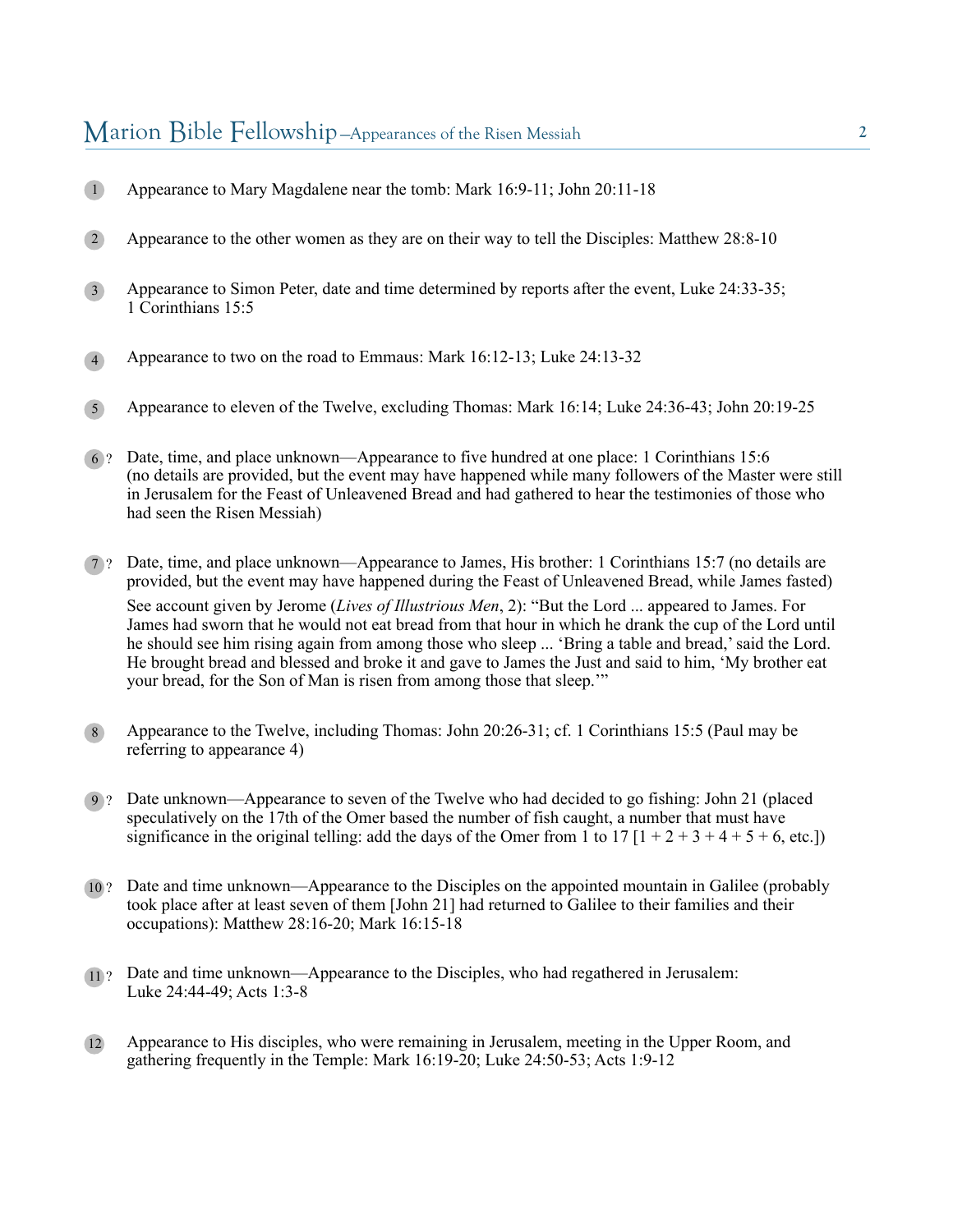# Marion Bible Fellowship

—Counting the Omer and its Messianic significance

Used by permission from author: D. T. Lancaster Beth Immanuel Sabbath Fellowship (bethimmanuel.org)

# Counting the Omer

The command to bring the first sheaf of the harvest to the Temple is of great significance to the disciples of Yeshua. It is an obscure appointment on the Biblical calendar, sometimes called the First Fruits of the Barley Harvest, but better known simply by its Biblical name, "The Omer." The Omer is a minor festival with major Messianic implications.

## The Omer and the Messiah

On the same day that Caiaphas and his associates tried the Master, three apostles from the Sanhedrin went out to a barley field not far from Jerusalem. On the same day that the Romans bound and crucified the Master, the apostles from the Sanhedrin bound up the standing barley into bundles while it was still attached to the ground so that it would be easier to reap.

Saturday night, they returned to the barley field after the conclusion of the first day of Passover. Crowds from the local villages had gathered to witness the ceremony. Brandishing sickles, the three apostles of the Sanhedrin addressed the crowd, asking, "Has the sun set?" The people replied, "Yes!" They repeated the question two more times, and they received a total of three affirmations from the villagers. Then they asked three times, "Shall we cut with this sickle?" and the crowd responded with three enthusiastic affirmations. Three times the apostles from the Sanhedrin asked, "Shall we place the grain in this basket?" Each of the reapers asked, "Shall I begin to cut now?" Each time, the crowd responded enthusiastically, "Yes!" In this manner, the new harvest began.

The reapers collected three seahs of barley in their baskets and carried it back to Jerusalem that same night. The baskets contained more than enough grain to constitute a full sheaf's worth (an omer, עמר), enough to fulfill the Torah's mandate:

You shall bring in the omer of the first fruits of your harvest to the priest. He shall wave the omer before the LORD for you to be accepted; on the day after the sabbath the priest shall wave it. (Leviticus 23:10–11)

The Torah prohibited using or eating any produce from the new year's cereal crops until the priesthood offered up to the LORD the first of the new grain. The barley crop ripens first in Israel, so the priesthood always offered an omer of barley. The commandment of the barley omer reminded Israel that the land and its produce belong first to God. Until the people harvested and offered the first fruits of the barley in the Temple, the rest of the crops were not considered kosher.

That same night, the priests in the Temple threshed, roasted, and ground the barley into flour. All night they prepared it. The same night that our Master left the tomb, the priests refined the freshly milled flour by sifting it through thirteen sieves.

Sunday morning, while the women discovered the empty tomb, the high priest was busy mixing the barley flour with oil and frankincense to prepare it as a bread offering. The priests mixed the flour into dough with olive oil and incense. Caiaphas took the batch of dough in hand and waved it before the LORD as a wave offering. Then he touched the barley flour to corner of the altar.

After the morning sacrifice and the additional Passover sacrifices (described in Numbers 28:24), Caiaphas offered a portion of grain offering on the altar as a memorial portion. The priests baked the remainder of the dough into loaves of unleavened barley bread to be shared among the priesthood. Caiaphas concluded the ceremony by sacrificing a single male lamb as a burnt offering to accompany the new grain. That day began the fifty-day count to the festival of *Shavuot* (Pentecost).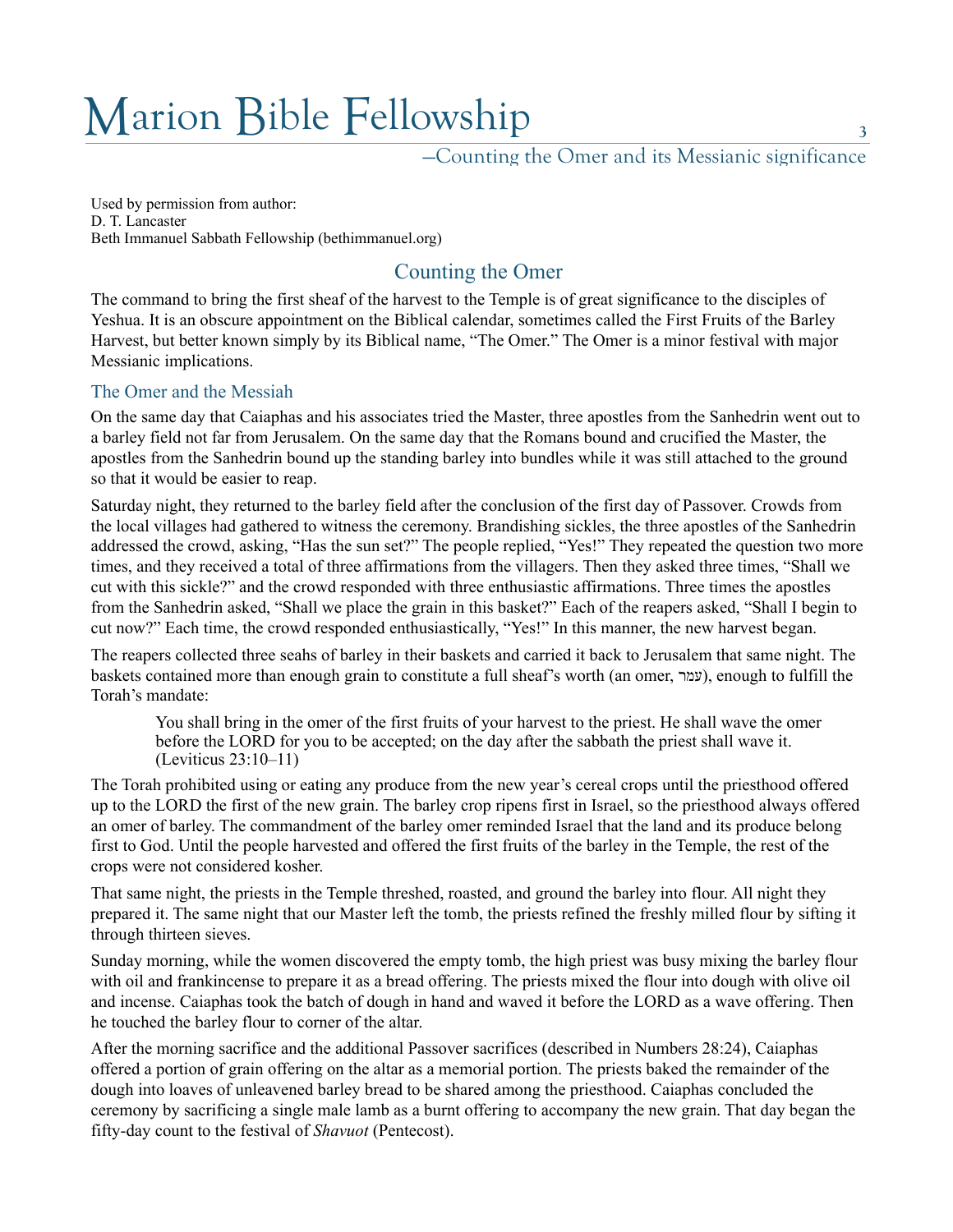## Marion Bible Fellowship —Counting the Omer and its Messianic significance **<sup>4</sup>**

The Pharisees and the Sadducees disagreed about the correct day for the barley ritual. The Pharisees maintained that "the day after the Sabbath" (Leviticus 23:11) referred to Nisan 16, the day following the *Yom Tov* of the festival of Passover. The Pharisees explained that the Torah referred to the *Yom Tov* as "the sabbath" because it was a special festival day with Sabbath work-restrictions.

The Sadducees maintained that "the day after the Sabbath" referred to the day after the first Saturday (weekly Sabbath) that fell during the week of Passover. In their opinion, the day for offering the barley sheaf always fell on a Sunday.

The Pharisees had the upper hand because they had the popular support of the people. In the days of the apostles, "the day after the Sabbath" meant Nisan 16. Rabbinic literature indicates that, during the days of the apostles, the Jewish people followed the Pharisaic interpretation of Leviticus 23:11, interpreting "the day after the Sabbath" as "the day after Yom Tov." Evidence from Josephus, Philo, and the Septuagint confirms this.

On the second day of unleavened bread, which is the sixteenth day of the month [Nisan], they first partake of the fruits of the earth, for before that day they do not touch them … They also at this participation of the first-fruits of the earth, sacrifice a lamb as a burnt offering to God. (Josephus, *Antiquities* 3:250–251/x.5)

There is also a festival on the day of the Passover feast, which succeeds the first day, and this is named the sheaf [omer], from what takes place on it; for the sheaf is brought to the altar as a first fruit … (Philo, *Special Laws* 2:162)

And he shall lift up the sheaf before the Lord, to be accepted for you. On the day after the first day the priest shall lift it up. (Leviticus 23:11, LXX)

In that particular year, both opinions coincided. Nisan 16 (the correct date according to Pharisaic opinion) fell on a Sunday (the correct weekday according to Sadducean opinion). By divine design, the ritual of offering the first fruit of the barley omer in the Temple coincided with the resurrection of the Messiah. Paul invoked the symbolism when he wrote, "Messiah has been raised from the dead, the first fruits of those who are asleep" (1 Corinthians 15:20). The day of His resurrection began the fifty-day count to Pentecost.

#### **Counting the Omer—A Subject of Dispute**

The Harvest of the Barley Omer occurs on the second day of the seven days of Unleavened Bread. It is a miniature festival within a festival. It is listed in Leviticus 23 along with all the appointed times of God.

Beginning on the day that the first omer of barley was harvested and brought to the Temple, a countdown to the next Biblical Festival began. The Torah commands the Israelites to count off 49 days and then celebrate the festival of *Shavuot* (Pentecost) on the 50th day. The day the Omer was brought was Day One of what is called Counting the Omer. The next day was Day Two of the Omer count, the next was Day Three and so on.

During the 49 days of the Omer count, the wheat crop in Israel ripens. By the end of the Omer count, the crop is ready for harvest and the First Fruits of the wheat crop can be brought to the Temple for Pentecost.

#### **No Small Consequence**

The counting of the days of the Omer is a Biblical commandment incumbent upon every Jew. Traditionally, the period of the Omer count is to be a time of spiritual introspection as the counters prepare themselves for *Shavuot*. Because it begins during Passover and concludes at *Shavuot*, the counting of the omer remembers the journey from Egypt to Mount Sinai.